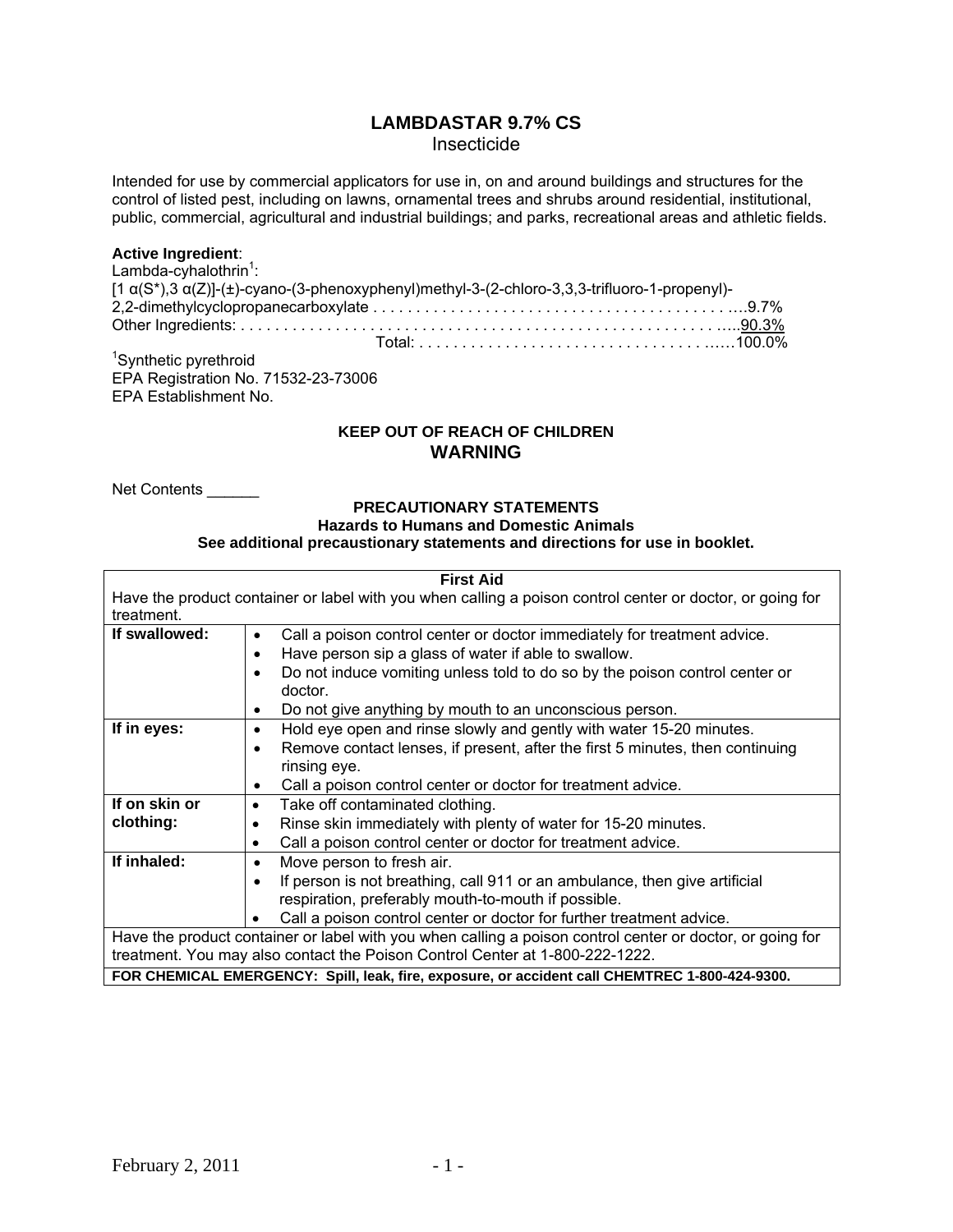# **Contains LG's EcoCap Technology EcoCap Technology: 2 walled capsules- 1 result - dead insects**

### **PRECAUTIONARY STATEMENTS Hazards to Humans and Domestic Animals**

WARNING. May be fatal if swallowed. Harmful if inhaled or absorbed through skin. Causes moderate eye irritation. Avoid contact with eyes, skin, or clothing. Avoid breathing spray mist. Wear protective eyewear. Wear long-sleeved shirt and long pants, socks, shoes, and gloves. Wash thoroughly with soap and water after handeling and before eating, drinking, chewing gum, or using tobacco. Remove and wash contaminated clothing before reuse.See additional precautionary statements and directions for use in booklet.

#### **Environmental Hazards**

This product is extremely toxic to fish and other aquatic organisms. Do not contaminate water when cleaning equipment or disposing of equipment wash water. To protect the environment, do not allow pesticide to enter or run off into storm drains, drainage ditches, gutters or surface waters. Applying this product in calm weather when rain is not predicted for the next 24 hours will help to ensure that wind or rain does not blow or wash pesticide off the treatment area. Rinsing application equipment over the treated area will help avoid run off to water bodies or drainage systems. Do not apply directly to water, or to areas where surface water is present, or to intertidal areas below the mean high water mark. Drift and runoff from treated areas may be hazardous to aquatic organisms in neighboring areas. Apply this product only as specified on this label. When making applications, care should be used to avoid household pets, particularly fish and reptile pets.

This product is highly toxic to bees exposed to direct treatment or residues on blooming crops or weeds. Do not apply this product or allow it to drift to blooming crops or weeds if bees are visiting the treatment area.

# **Physical And Chemical Hazards**

Do not use this product in or on electrical equipment due to the possibility of shock hazard.

## **DIRECTIONS FOR USE**

It is a violation of Federal law to use this product in a manner inconsistent with its labeling.

**IMPORTANT**: Not for use on plants being grown for sale or other commercial use, or for commercial seed production, or for research purposes. For use on plants intended for aesthetic purposes or climatic modification and being grown in interior plantscapes, ornamental gardens or parks, or on lawns or grounds.

# **PREMISE AND PERIMETER PEST CONTROL**

**LAMBDASTAR 9.7% CS** is for use as a general surface (nonfood/nonfeed areas), crack and crevice, or spot treatment in, on, and around buildings and structures and their immediate surroundings, and on modes of transport. Areas of use include, but are not limited to, industrial buildings, houses, apartment buildings, laboratories, buses, greenhouses (non-commercial), stores, warehouses, vessels, railcars, trucks, trailers, aircraft (cargo and other non-cabin areas only), schools, nursing homes, hospitals, restaurants, hotels, livestock/poultry housing, pet kennels, food granaries, food grain mills and food manufacturing, processing, and servicing establishments.

Nonfood/nonfeed areas of food/feed handling establishments include garbage rooms, lavatories, floor drains (to sewers), entries and vestibules, offices, locker rooms, machine rooms, boiler rooms, garages, mop closets, and storage (after canning or bottling).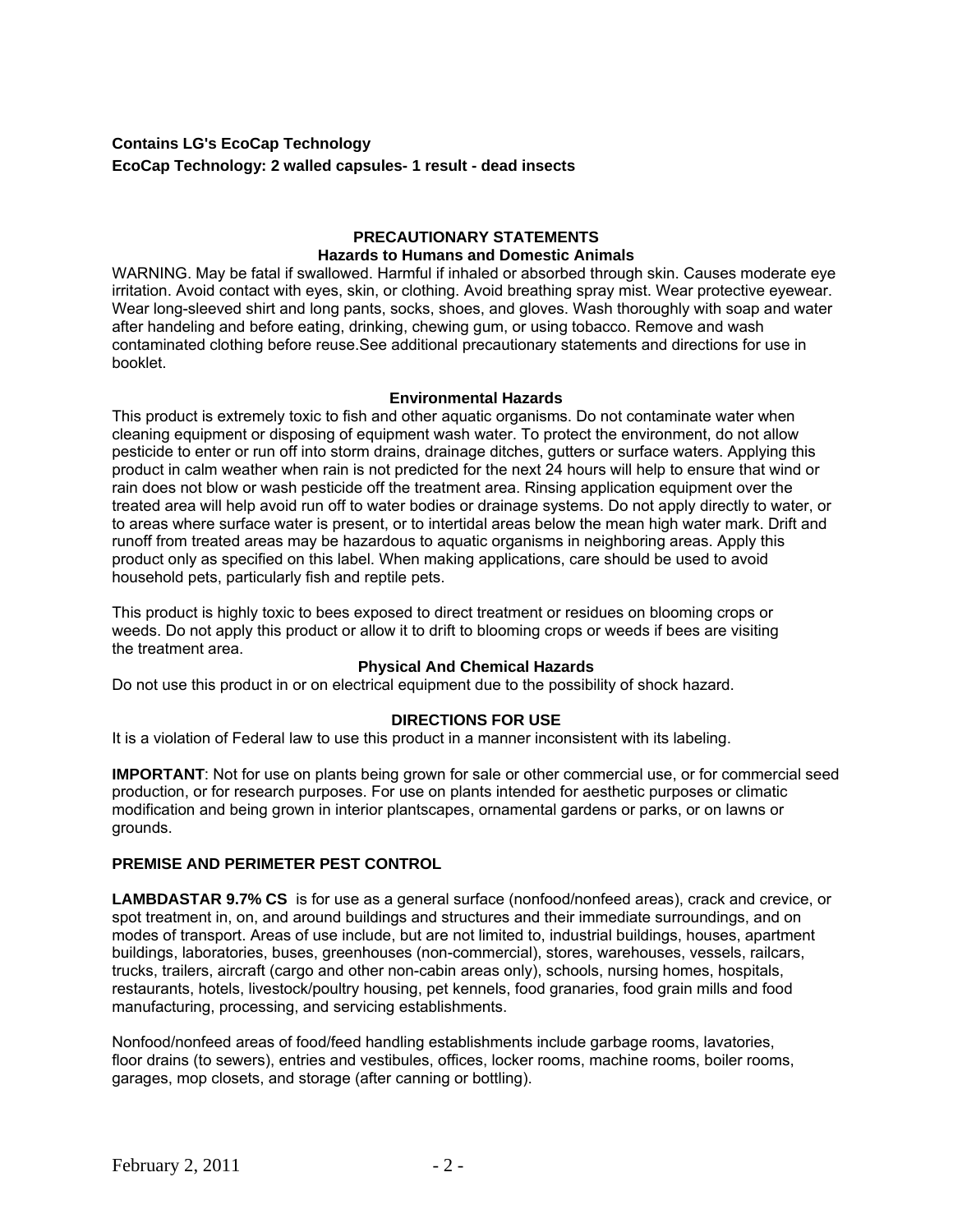For indoor applications, **LAMBDASTAR 9.7% CS** can be reapplied at 21-day intervals if necessary.

# **Mixing Instructions**

Dilute **LAMBDASTAR 9.7% CS** with water for application using hand-held or power-operated application equipment as a coarse spray for crack and crevice or spot and general surface (non-food/ nonfeed areas only) treatments. Application equipment that delivers low volume treatments, such as the Micro-Injector<sup>®</sup>or Actisol<sup>®</sup> applicator, may also be used to make crack and crevice or spot and general surface treatments. Fill applicator tank with the desired volume of water and add **LAMBDASTAR 9.7% CS** . Close and shake before use in order to ensure proper mixing. Shake or reagitate applicator tank before use if application is interrupted. Mix only amount of treatment volume as required. **LAMBDASTAR 9.7% CS** may be applied by using a paintbrush or other porous applicator attached to a handle as a general surface treatment

# **Tank Mixing**

**LAMBDASTAR 9.7% CS** may be tank mixed with other currently registered pesticides unless expressly prohibited by the product label. A small volume mixing test with the other products is recommended to ensure compatibility. If other chemicals are added to the applicator tank, **LAMBDASTAR 9.7% CS**  should be added last. If mixed with EC formulations, use within 24 hours. Fill tank to desired volume and continue to agitate while making applications.

**LAMBDASTAR 9.7% CS** may be tank mixed with an Insect Growth Regulator (IGR). Observe all restrictions and precautions which appear on the labels of these products.

## **Foam Applications**

**LAMBDASTAR 9.7% CS** may be converted to a foam and the foam used to treat structural voids to control or prevent pests including ants, bees, termites (above ground only), wasps, or other arthropods harboring in walls, under slabs, or in other void areas.

| <b>Pests</b>                                                                                                                                                                                                                                | <b>Dilution Rate</b><br>(Concentrati<br>on of Al)                                                                        | <b>SPECIFIC USE DIRECTIONS</b>                                                                                                                                                                                                                                                                                                                                                                                                                                                                                                                                                                                                                                                                                                                                                                                                                        |
|---------------------------------------------------------------------------------------------------------------------------------------------------------------------------------------------------------------------------------------------|--------------------------------------------------------------------------------------------------------------------------|-------------------------------------------------------------------------------------------------------------------------------------------------------------------------------------------------------------------------------------------------------------------------------------------------------------------------------------------------------------------------------------------------------------------------------------------------------------------------------------------------------------------------------------------------------------------------------------------------------------------------------------------------------------------------------------------------------------------------------------------------------------------------------------------------------------------------------------------------------|
| Ants<br><b>Bedbugs (adults and</b><br>nymphs)<br><b>Bees</b><br><b>Boxelder Bugs</b><br><b>Carpenter Bees</b><br><b>Carpet Beetles</b><br>Centipedes<br>Cigarette Beetles                                                                   | $0.2$ fl. oz.<br>$(6 \text{ mL})$<br>to<br>$0.4$ fl. $0z$ .<br>$(12 mL)$ per<br>gallon of<br>water<br>$(0.015 - 0.03\%)$ | Ants: Apply to any trails around doors and windows and other<br>places where ants may be found. For best results, locate and treat<br>nests. Where ants are trailing inside, apply as a residual surface<br>treatment to active areas such as baseboards, corners, around<br>pipes, in and behind cabinets, behind and under refrigerators,<br>sinks, furnaces and stoves, cracks and crevices. When combining<br>baits and residual surface insecticides, apply surface insecticides<br>in cracks and crevices, along baseboards, and infested surfaces<br>and outside barrier treatments. Use baits in other areas that are                                                                                                                                                                                                                         |
| <b>Clover Mites</b><br>Cockroaches <sup>1</sup><br><b>Confused Flour Beetles</b><br>Crickets                                                                                                                                                | AI)                                                                                                                      | untreated by residual insecticides; also see Outdoor Surfaces<br>Use.<br>Bedbugs (Adults and Instars): Clean floors and surfaces by                                                                                                                                                                                                                                                                                                                                                                                                                                                                                                                                                                                                                                                                                                                   |
| Earwigs<br>Firebrats<br>$F$ leas <sup>2</sup><br><b>Flies</b><br>Lesser Grain Borers<br>Millipedes<br>Mosquitoes<br><b>Red Flour Beetles</b><br><b>Rice Weevils</b><br>Saw-toothed Grain Beetles<br>Silverfish<br>Sowbugs<br><b>Spiders</b> |                                                                                                                          | vacuuming. Apply as a coarse, low-pressure spray to harborage<br>areas including crevices, baseboards, loose plaster, behind bed<br>frames and headboards, beneath beds and furniture, and to<br>bedsprings and bed frames. Do not apply Lambdastar 9.7% CS to<br>furniture surfaces or mattresses. Only treat those surfaces with<br>EPA registered insecticides or exempt products that allow such<br>direct applications. Mattresses and boxsprings should be encased<br>in covers that effectively cut off any possible surviving bedbugs.<br>Infested bedding, drapes and clothing can be treated with<br>registered or exempt products, or placed in plastic bags, or<br>laundered, and dried at high temperatures. Applicators may use<br>monitoring devices such as NightWatch Bedbug Monitor to<br>determine success of eradication efforts. |

# **RATES FOR PREMISE PESTS (HAND APPLICATION EQUIPMENT)**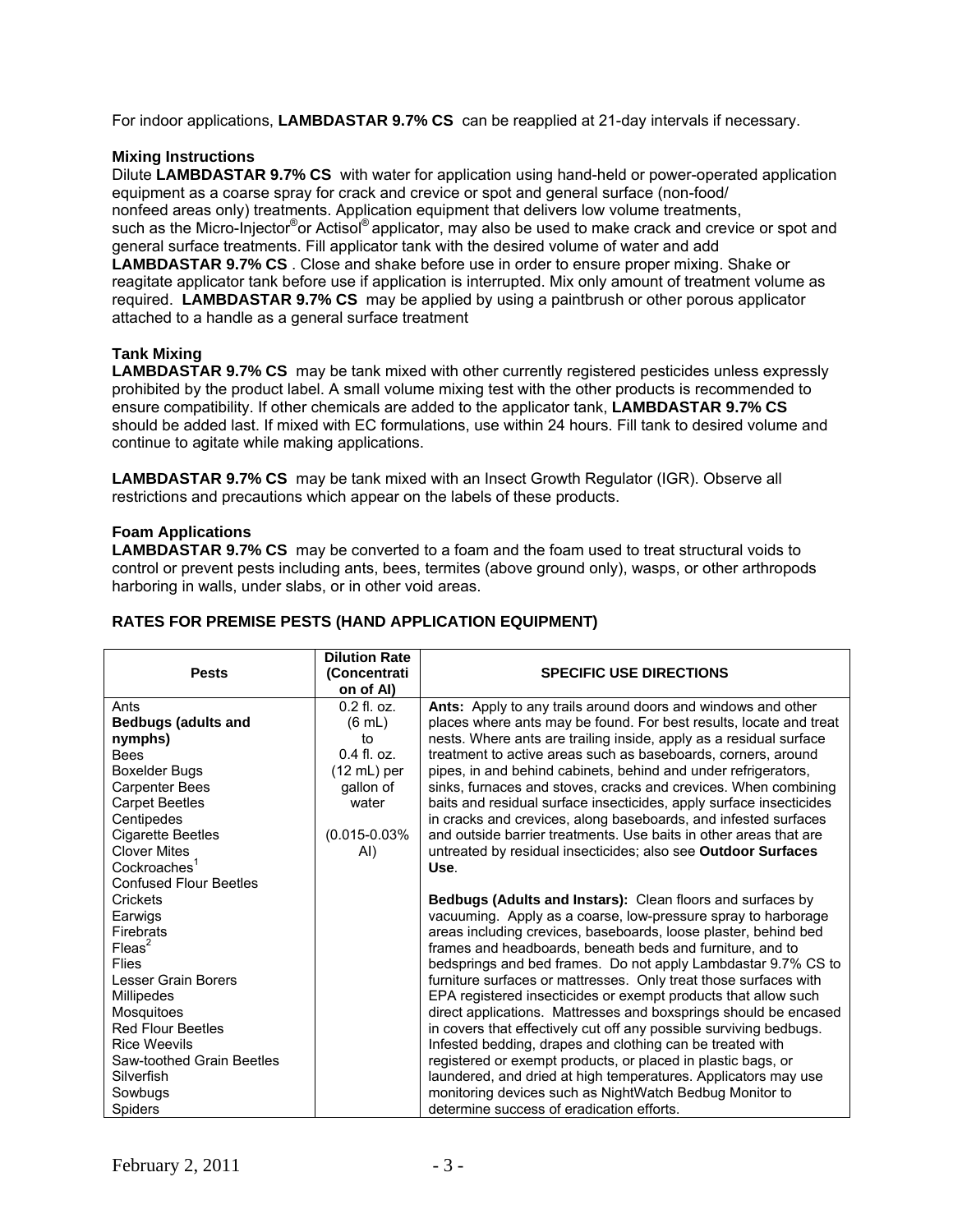| Stink bug spp. (including                                                                                                                                                                                                                |                                                                                                                                                                                                                                                                                                                                                                                                                                                                               | Cockroaches, Crickets, Earwigs, Firebrats, Silverfish, and                                                                                                                                                                                                                                                                                                                                                                                                                                                                                                                                                                                                                                                                               |
|------------------------------------------------------------------------------------------------------------------------------------------------------------------------------------------------------------------------------------------|-------------------------------------------------------------------------------------------------------------------------------------------------------------------------------------------------------------------------------------------------------------------------------------------------------------------------------------------------------------------------------------------------------------------------------------------------------------------------------|------------------------------------------------------------------------------------------------------------------------------------------------------------------------------------------------------------------------------------------------------------------------------------------------------------------------------------------------------------------------------------------------------------------------------------------------------------------------------------------------------------------------------------------------------------------------------------------------------------------------------------------------------------------------------------------------------------------------------------------|
| Brown Marmorated and                                                                                                                                                                                                                     |                                                                                                                                                                                                                                                                                                                                                                                                                                                                               | Spiders: Apply as a coarse, low pressure spray to areas where                                                                                                                                                                                                                                                                                                                                                                                                                                                                                                                                                                                                                                                                            |
| Kudzu Bug)                                                                                                                                                                                                                               |                                                                                                                                                                                                                                                                                                                                                                                                                                                                               | these pests hide, such as baseboards, corners, storage areas,<br>closets, around water pipes, doors and windows, attics and eaves,                                                                                                                                                                                                                                                                                                                                                                                                                                                                                                                                                                                                       |
| Termites* (above ground                                                                                                                                                                                                                  |                                                                                                                                                                                                                                                                                                                                                                                                                                                                               | cabinets, behind and under refrigerators, sinks, furnaces and                                                                                                                                                                                                                                                                                                                                                                                                                                                                                                                                                                                                                                                                            |
| only)<br><b>Ticks</b>                                                                                                                                                                                                                    |                                                                                                                                                                                                                                                                                                                                                                                                                                                                               | stoves, the underside of shelves, drawers and similar areas. Pay                                                                                                                                                                                                                                                                                                                                                                                                                                                                                                                                                                                                                                                                         |
| Wasps                                                                                                                                                                                                                                    |                                                                                                                                                                                                                                                                                                                                                                                                                                                                               | particular attention to cracks and crevices; also see Outdoor                                                                                                                                                                                                                                                                                                                                                                                                                                                                                                                                                                                                                                                                            |
| Cockroaches <sup>1</sup>                                                                                                                                                                                                                 | 0.8 fl. oz.                                                                                                                                                                                                                                                                                                                                                                                                                                                                   | <b>Surfaces Use.</b>                                                                                                                                                                                                                                                                                                                                                                                                                                                                                                                                                                                                                                                                                                                     |
| Crickets <sup>6</sup>                                                                                                                                                                                                                    | $(24 mL)$ per                                                                                                                                                                                                                                                                                                                                                                                                                                                                 | Bees, Flies, Mosquitoes, and Wasps: Apply directly to walls,                                                                                                                                                                                                                                                                                                                                                                                                                                                                                                                                                                                                                                                                             |
| Flies <sup>5</sup><br>gallon of<br>Litter Beetles <sup>3</sup> (adults/<br>water<br>immature stages such as<br>$(0.06\%$ AI)<br>Darkling, Hide, and Carrion)<br>Mosquitoes <sup>4</sup><br>Pillbugs<br>Scorpions<br>Spiders <sup>6</sup> | ceilings, window screens, and other resting areas as a residual<br>surface treatment. May be used inside residential buildings as well<br>as in and around carports, garages, and storage sheds; also see<br>Outdoor Surfaces Use. Use caution when treating nests of<br>stinging insects since LambdaStar 9.7% CS does not provide<br>instant knockdown. Protective equipment may be required for the<br>applicator. For best results, treat bee, wasp and hornet nests late |                                                                                                                                                                                                                                                                                                                                                                                                                                                                                                                                                                                                                                                                                                                                          |
| Spider Mites (Two-spotted,<br>Spruce)<br>Ticks <sup>6</sup>                                                                                                                                                                              |                                                                                                                                                                                                                                                                                                                                                                                                                                                                               | in the day when most insects will be present. Allow 2-3 days for<br>colony to die and retreat if necessary.                                                                                                                                                                                                                                                                                                                                                                                                                                                                                                                                                                                                                              |
|                                                                                                                                                                                                                                          |                                                                                                                                                                                                                                                                                                                                                                                                                                                                               | Carpenter Bees: Apply coarse spray to thoroughly wet wood<br>surfaces where bees have been previously active or to provide<br>protection against further damage. Apply early in the spring to<br>prevent bees from invading wood. When bees have infested<br>wood, surface applications can help control embedded larvae and<br>bees that emerge from the wood.                                                                                                                                                                                                                                                                                                                                                                          |
|                                                                                                                                                                                                                                          |                                                                                                                                                                                                                                                                                                                                                                                                                                                                               | Pantry Pests (i.e., Carpet beetle, Cigarette beetle, Confused flour<br>beetle, Lesser grain borer, Red flour beetle, Rice weevil, and Saw-<br>toothed grain beetle): Apply to cupboards, shelving, and storage<br>areas. Remove all utensils, uncovered foodstuffs (or any having<br>original package opened), and shelf paper before making<br>application. Allow treated surfaces to dry and cover shelves with<br>clean paper before replacing any utensils, foodstuff, or other<br>items. Any foodstuff accidentally contaminated with treatment<br>solution should be destroyed.                                                                                                                                                    |
|                                                                                                                                                                                                                                          |                                                                                                                                                                                                                                                                                                                                                                                                                                                                               | Boxelder Bugs, Centipedes, Millipedes, Pillbugs, and<br><b>Sowbugs:</b> Apply around doors and windows and other places<br>where these pests may be found or where they may enter<br>premises. Treat baseboards, storage areas, and other locations.<br>Apply barrier treatments to prevent infestation as described below;<br>also see Outdoor Surfaces Use.                                                                                                                                                                                                                                                                                                                                                                            |
|                                                                                                                                                                                                                                          |                                                                                                                                                                                                                                                                                                                                                                                                                                                                               | Fleas and Ticks: To control nuisance fleas and ticks (e.g. dog<br>ticks) apply to kennels, yards, runs, and other areas where pets<br>may frequent. For best coverage to control ticks, apply using a<br>coarse fan spray to vegetation brush, branches, rock walls, and<br>other areas near habitation where ticks may harbor or frequent.<br>Treat entire area rather than making spot treatments, and retreat<br>as necessary to maintain control. Do not apply to pasture or<br>cropland, and do not allow animals and people access to treated<br>areas until the deposit has dried. Applications can begin in the<br>spring and can continue until frost to control both larvae and adult<br>ticks; also see Outdoor Surfaces Use. |
|                                                                                                                                                                                                                                          |                                                                                                                                                                                                                                                                                                                                                                                                                                                                               | Cluster Flies: Apply in late summer or early fall before flies are<br>observed alighting on surfaces. Apply thoroughly on siding, under<br>eaves, and around windows and doors, paying particular attention<br>to south-facing surfaces, but do not allow runoff to occur. Heavy<br>precipitation prior to frost may require retreatments to maintain<br>protection. In winter and spring when flies become active and are                                                                                                                                                                                                                                                                                                               |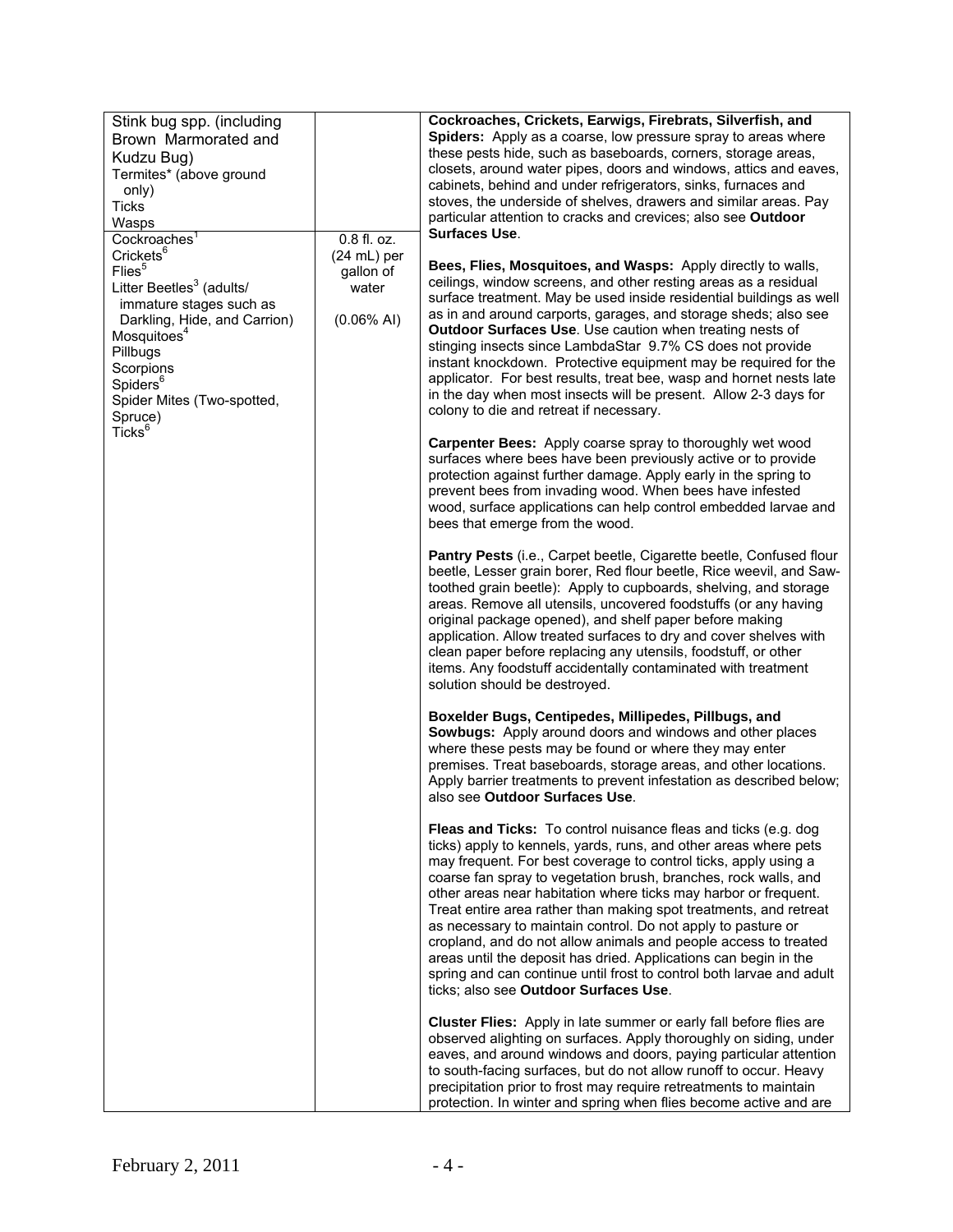|                                                                        | emerging, interior crack and crevice and void treatments can help<br>reduce the infestation, along with ULV or general surface              |
|------------------------------------------------------------------------|---------------------------------------------------------------------------------------------------------------------------------------------|
|                                                                        | application in infested attics or unoccupied lofts.                                                                                         |
|                                                                        | Litter Beetles (Darkling, Hide, and Carrion Beetles) and Flies<br>In Animal Housing (Such As Poultry Houses): To control adult              |
|                                                                        | litter beetles, apply LAMBDASTAR 9.7% CS to walls and floors at                                                                             |
|                                                                        | cleanout, before reintroduction of animals. This will suppress                                                                              |
|                                                                        | beetles that escaped earlier treatment and will help delay onset of<br>future infestations. Pay attention to areas where beetles frequently |
|                                                                        | occur, such as walls, supports, cages, stalls, and around feeders.                                                                          |
|                                                                        | To help control flies, apply a directed application to horizontal<br>surfaces and overhead areas and allow to dry before                    |
|                                                                        | reintroduction of animals; also see Livestock/Poultry Housing                                                                               |
|                                                                        | <b>Structures and Pet Kennels.</b>                                                                                                          |
|                                                                        | For cockroaches, the recommended rate for maintenance treatments is 0.015% and for clean-out treatments is                                  |
|                                                                        | 0.03%. In addition, more frequent applications may be necessary on concrete surfaces. For control of severe                                 |
| infestations, use 0.06% rate.                                          |                                                                                                                                             |
| $2$ For outdoor use only and use 0.03% rate.                           |                                                                                                                                             |
| <sup>3</sup> For control of LIGHT beetle infestations, use 0.03% rate. |                                                                                                                                             |
| <sup>4</sup> For residual control, use 0.06% rate.                     |                                                                                                                                             |
|                                                                        | <sup>5</sup> In all states except California, rates for flies may be increased to 0.06% when environmental conditions are severe            |
| and/or populations are high.                                           |                                                                                                                                             |

and/or populations are high. 6 For clean-out/severe infestations, use 0.06% rate.

#### **Application Within Food Handling Establishments**

For places other than private residences in which exposed food is held, processed, prepared, or served including, but not limited to, areas for receiving, storage, packing (canning, bottling, wrapping, boxing), preparing foods, edible waste storage and enclosed processing systems (mills, dairies, edible oils, syrups), and serving areas.

Use as a crack and crevice or spot treatment in and around both food and nonfood areas. Apply in small amounts directly into cracks and crevices, using equipment capable of delivering a pin stream of insecticide, in points between different elements of construction, between equipment and floor, openings leading to voids and hollow spaces in walls, equipment and bases. Food contact surfaces and equipment should be cleaned with an effective cleaning compound and rinsed with potable water before using.

Limit individual spot treatments to an area no larger than 20% of the treated surface. Individual spot treatments should not exceed two sq. ft. Take extreme care that the product is not introduced into the air. Avoid contamination of food and food processing surfaces.

#### **Application Within Food Serving Areas**

For facilities where foods are served, such as dining rooms. Apply as a crack and crevice or spot treatment to selective surfaces such as baseboards, under elements of construction, and into cracks and crevices. Avoid treating surfaces likely to be contacted by food. (Do not apply when facility is in operation or foods are exposed.) Food must be covered or removed in area being treated. Do not apply directly to food or allow applications to contaminate food.

**NOTE:** Application of this product in the Food Areas and/or Food Serving Areas of Food Handling Establishments other than as a spot and/or crack and crevice treatment is not permitted. Use of application equipment such as the Micro-Injector or Actisol applicator in food areas should be limited to crack and crevice treatment only.

#### **Livestock/Poultry Housing Structures and Pet Kennels**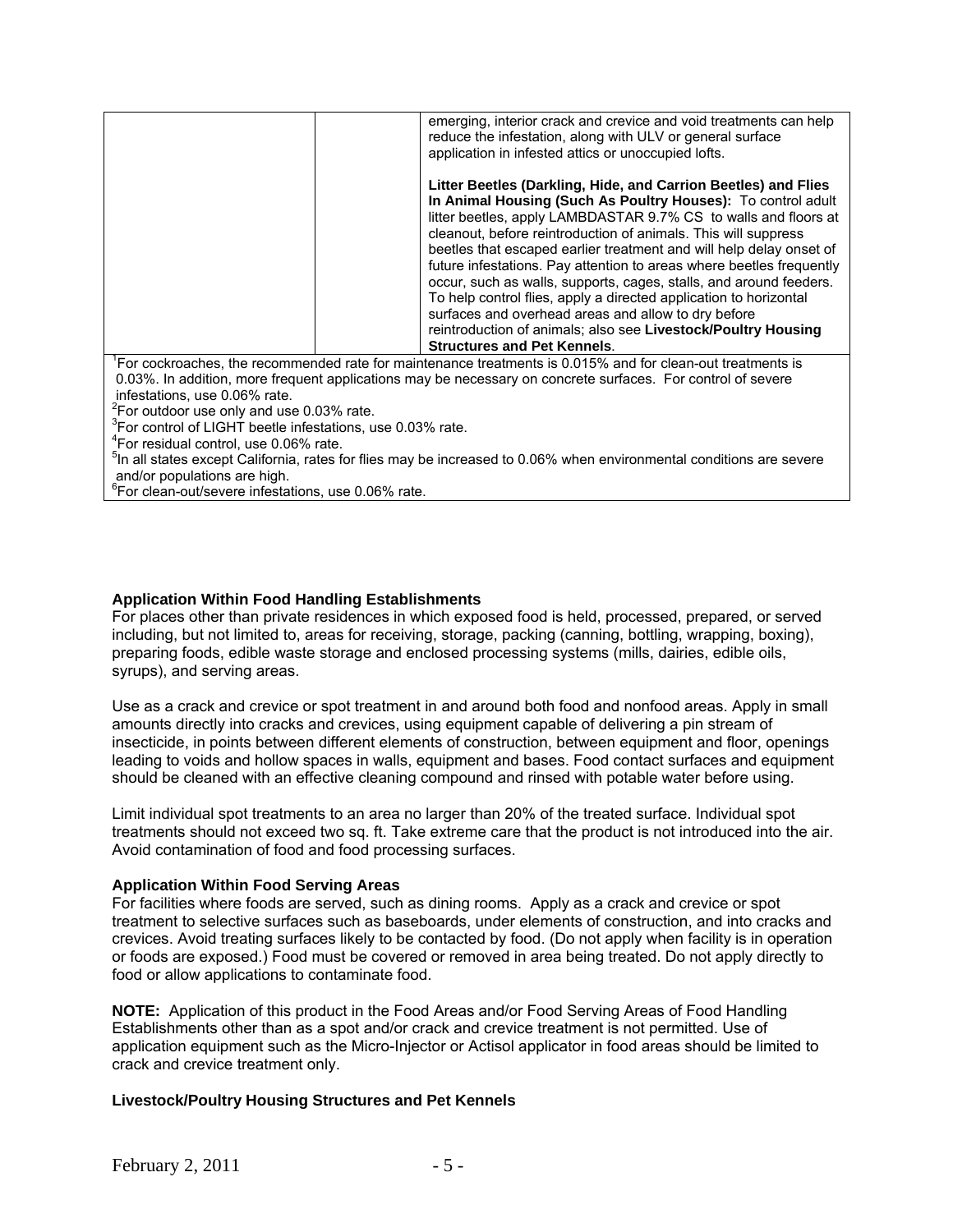Apply as a general surface (including directed sprays) and/or crack and crevice treatment. Control is enhanced when interior and exterior perimeter applications are made in and around the livestock, poultry, and pet housing structures. Normal cleaning practices of the structure also must be followed along with applications of **LAMBDASTAR 9.7% CS** to effectively control the crawling and flying insect pests listed in the table.

For unoccupied areas of livestock barns or housing structures, apply to floors, vertical, and overhead surfaces where crawling or flying insect pests are or may be present. Feeders, waterers, and feed carts should be covered before application to prevent contamination. Do not apply to milk rooms or feed rooms. Pay attention to animal areas including stanchions, pipes, windows and doors, and areas where insect pests hide or congregate. Exterior applications to south facing walls and foundation perimeters can help prevent interior infestations of flying and crawling insect pests.

For poultry houses, apply to floor area (birds grown on litter) or to walls, posts, and cage framing (birds grown in cages). Application should also be made into cracks and crevices around insulation. Reapply after each growout or sanitization procedure. Indoor control can be enhanced by making perimeter treatments around the outside of building foundations to prevent immigrating adult beetles. Apply in a uniform band 1 - 3 ft. up and 2 - 6 ft. out from foundation. Maintaining a year-round treatment program will prevent background populations from reaching problem levels.

#### **RESTRICTIONS:**

- **DO NOT** make applications of **LAMBDASTAR 9.7% CS** in areas where animals are present in the facility. Allow treated surfaces to completely dry before restocking the facility.
- **DO NOT** make applications to any animal feedstuffs, water, or watering equipment.
- **DO NOT** contaminate any animal food, feed, or water in and around livestock, poultry, or pet housing when making applications.
- **DO NOT** apply directly to sewers or drains, or to any area like a gutter where drainage to sewers, storm drains, water bodies, or aquatic habitat can occur, except as directed by this label.
- **DO NOT** water the treated area to the point of run off.
- **DO NOT** make applications during rain.

#### **Outdoor Surfaces Use**

For control of ants, centipedes, cockroaches, crickets, fleas, flies, millipedes, mosquitoes, scorpions, sowbugs, pillbugs, spiders, termites\* (above ground only), ticks, wasps, and other similar perimeter arthropod pests.

All outdoor applications must be limited to spot or crack-and-crevice treatments only, except for the following permitted uses:

- (1) Treatment to soil or vegetation around structures;
- (2) Applications to lawn, turf, and other vegetation;
- (3) Applications to building foundations, up to a maximum height of 3 feet.

Other than applications to building foundations, all outdoor applications to impervious surfaces such as sidewalks, driveways, patios, porches and structural surfaces (such as windows, doors, and eaves) are limited to spot and crack-and-crevice applcations, only.

Apply with either hand or power application equipment as a residual treatment to ornamental plants next to foundations of buildings and to surfaces of buildings, porches, screens, window frames, eaves, patios, garages, refuse dumps, and other similar areas where these insect pests are active.

\*For termites, this type of application is not intended as a substitute for soil treatment labeled termiticides or mechanical alteration to control subterranean termites, or fumigation for extensive infestation of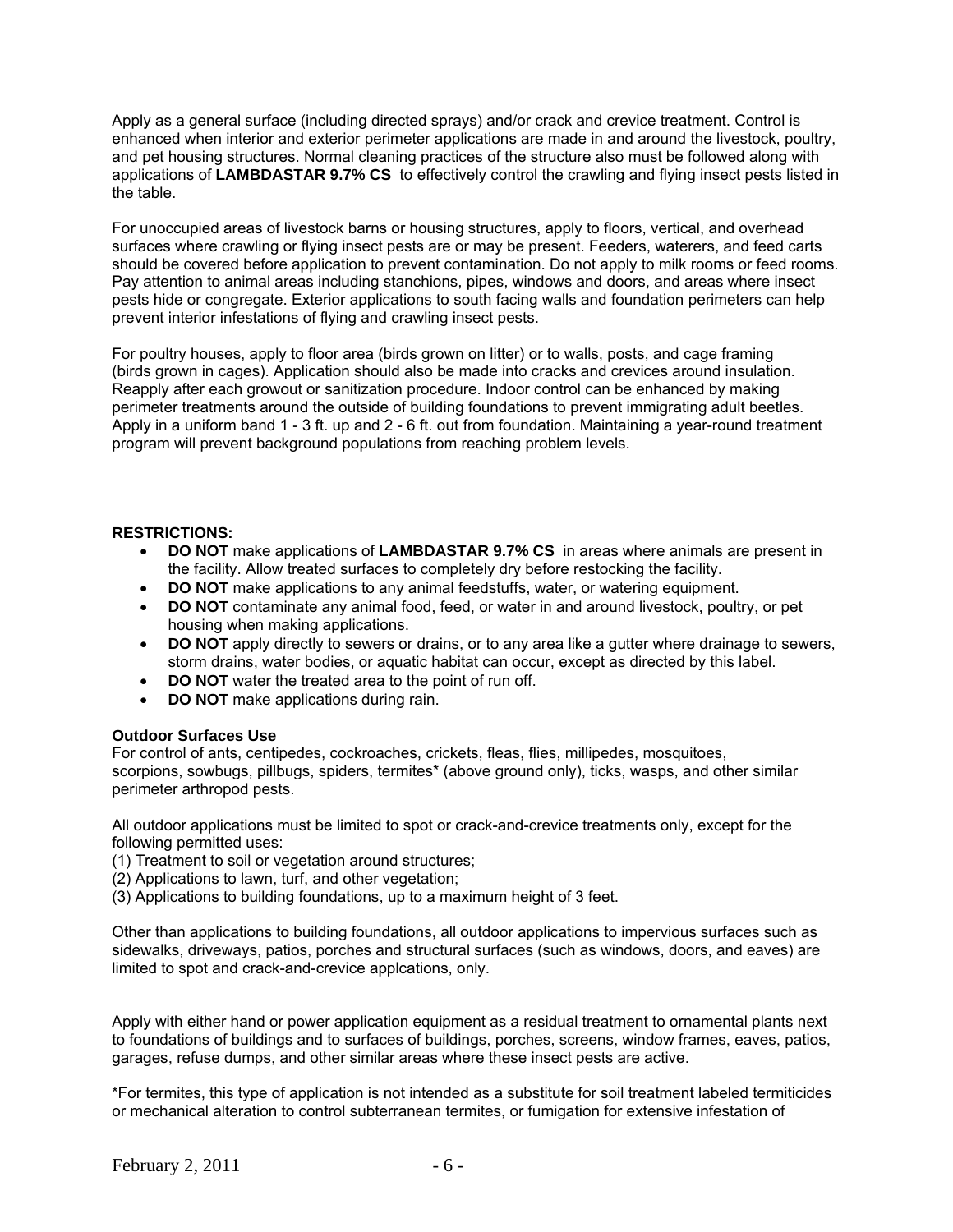drywood termites or other wood-infesting insects. The use of **LambdaStar 9.7% CS** on termites is to kill workers or winged reproductive forms which may be present in treated channels at the time of treatment. These applications are not a substitute for mechanical alteration, soil treatment or foundation treatment but are considered supplemental. This product is not recommended as sole protection against termites. For active termite infestations, get a professional inspection.

### **Premise Perimeter Barrier Treatments**

Apply a continual band of insecticide around building foundations and around windows, doors, service line entrances, eaves, vents, and other areas to reduce the potential for entry by crawling pests. Before application, remove debris and leaf litter from next to the foundation, cut back vegetation and branches that touch the foundation, and move or rake back rocks, deep mulch, or other potential pest harborage next to the foundation. Apply the band up to 10 ft. wide around the structure (or according to state regulations governing commercial pest control) and upwards along the foundation to 3 ft. and around windows, doors, and roof overhangs. Apply as a coarse spray to thoroughly and uniformly wet the foundation and/or band area so that the insecticide will reach the soil or thatch level where pests may be active.

Amount of concentrate is dependent upon pest species (see pest table and comments), infestation levels, and service interval desired.

| <b>Application Rate:</b><br>Fl. oz. (mL) of<br><b>LAMBDASTAR 9.7% CS</b>                                                                                            | Gals. of Water <sup>1</sup> | Area of Coverage (sq. ft.) |  |
|---------------------------------------------------------------------------------------------------------------------------------------------------------------------|-----------------------------|----------------------------|--|
| $0.2$ fl. oz. $(6mL)$                                                                                                                                               | $1-5$ gals.                 | 800-1600 sq. ft            |  |
| $0.4$ fl. oz. $(12 \text{ mL})$                                                                                                                                     | $1-5$ gals.                 | 800-1600 sq. ft.           |  |
| 0.8 fl. oz. (24 mL)                                                                                                                                                 | $1-5$ gals.                 | 800-1600 sq. ft.           |  |
| Application volume may be greater than 5 gals./800-1600 sq. ft. if required under heavy<br>vegetative or landscaping materials in order to obtain desired coverage. |                             |                            |  |

### **Rate Table For Perimeter Barrier Applications**

#### **Examples Of Dilutions For Perimeter Barrier Applications**

| <b>Application</b>                                                                   |                                                                                 | Fl. oz. (mL) of LAMBDASTAR 9.7% CS to<br>Dilute in Water According to Spray Tank Volumes |                                                               |                                                                    |  |
|--------------------------------------------------------------------------------------|---------------------------------------------------------------------------------|------------------------------------------------------------------------------------------|---------------------------------------------------------------|--------------------------------------------------------------------|--|
| <b>Application</b><br><b>Volume Gals, of</b><br><b>Solution per</b><br>1,000 sq. ft. | Rate Fl. oz. (mL)<br>Οf<br><b>LAMBDASTAR</b><br>9.7% CS per<br>1,000 sq. ft.    | 5 gals.                                                                                  | $10$ gals.                                                    | <b>50 gals.</b>                                                    |  |
| 1 gal. per<br>$1,000$ sq. ft.                                                        | $0.2$ fl. oz. $(6mL)$<br>0.4 fl. oz. (12 mL)<br>$0.8$ fl. oz. $(24 \text{ mL})$ | 1 fl. oz. $(30 \text{ mL})$<br>2 fl. oz. (60 mL)<br>4 fl. oz. (120 mL)                   | 2 fl. oz. (60 mL)<br>4 fl. oz. (120 mL)<br>8 fl. oz. (240 mL) | 10 fl. oz. (300 mL)<br>20 fl. oz. (600 mL)<br>40 fl. oz. (1200 mL) |  |
| 2 gal. per<br>$1,000$ sq. ft.                                                        | $0.2$ fl. oz. $(6mL)$<br>0.4 fl. oz. (12 mL)<br>$0.8$ fl. oz. $(24 \text{ mL})$ | $0.5$ fl. oz. $(15$ mL)<br>1 fl. oz. $(30 \text{ mL})$<br>2 fl. oz. (60 mL)              | 1 fl. oz. (30 mL)<br>2 fl. oz. (60 mL)<br>4 fl. oz. (120 mL)  | 5 fl. oz. (150 mL)<br>10 fl. oz. (300 mL)<br>20 fl. oz. (600 mL)   |  |
| 5 gal. per                                                                           | $0.2$ fl. oz. $(6mL)$<br>0.4 fl. oz. (12 mL)                                    | $0.2$ fl. oz. $(6 \text{ mL})$<br>0.4 fl. oz. (12 mL)                                    | $0.4$ fl. oz. $(12 \text{ mL})$<br>0.8 fl. oz. (24 mL)        | 2 fl. oz. (60 mL)<br>4 fl. oz. (120 mL)                            |  |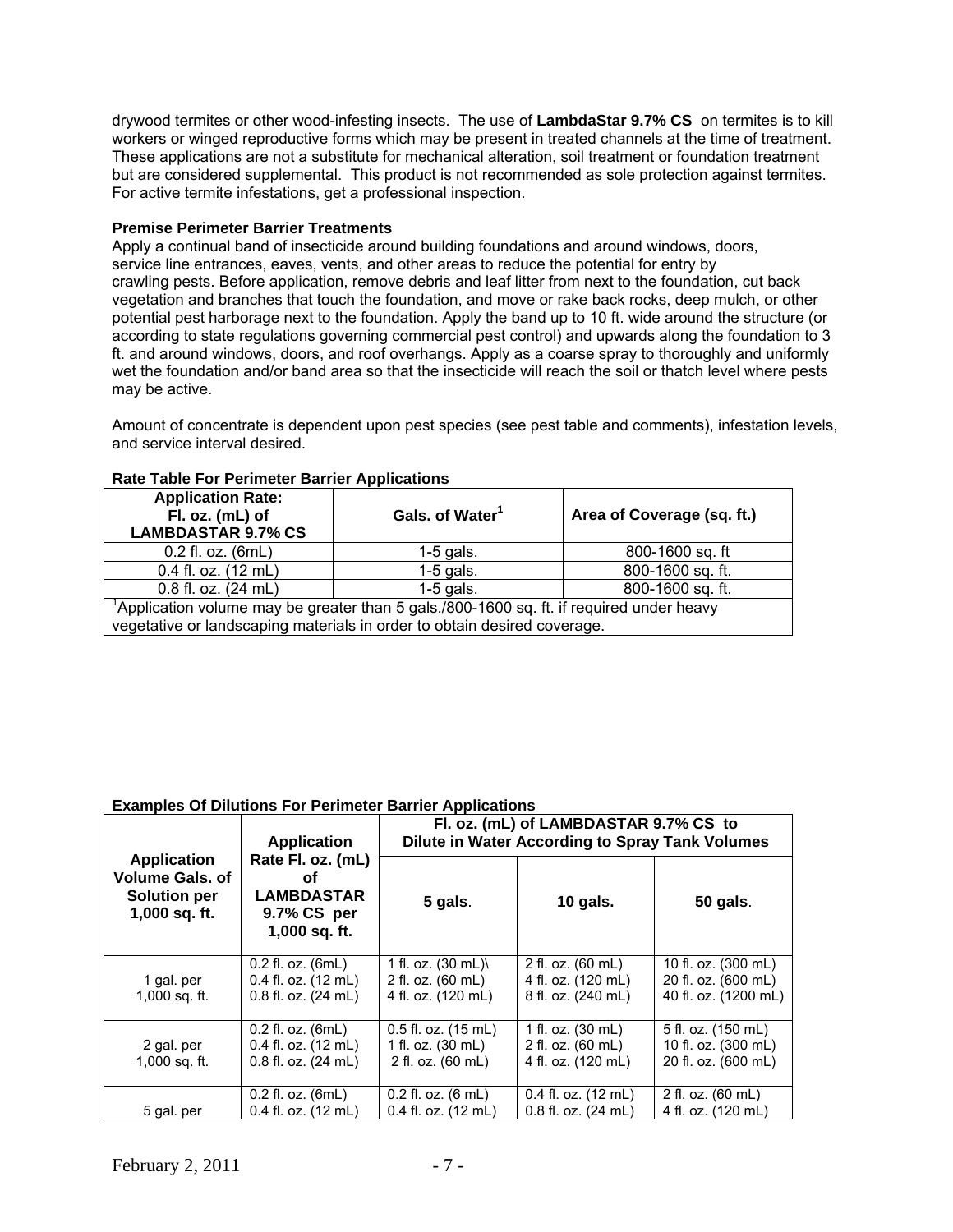| 1,000 sq. ft. | $\vert$ 0.8 fl. oz. (24 mL) $\vert$ 0.8 fl. oz. (24 mL) $\vert$ 1.6 fl. oz. (48 mL) $\vert$ 8 fl. oz. (240 mL) |  |
|---------------|----------------------------------------------------------------------------------------------------------------|--|
|               |                                                                                                                |  |

**Example Calculation:** To apply the mid-rate of LmbdaStar 9.7% CS at a volume of 5 gal./1,000 sq. ft., mix 4 oz. of concentrate in 50 gallons of water.

The percent active ingredient in the finished LambdaStar 9.7% CS dilution can be calculated with the following formula:

(mL needed to add)  $X$  (9.7% active in concentrate) = % active in dilution (gal. finished dilution) X (3,785 ml/gal.)

(Example: 4 oz. in 50 gals. is 20 mL, times 9.7% equals 1,164, and 50 gal. times 3,785 is 189,250. Dividing 1,164 by 189,250 equals 0.006% active in the tank dilution).

**NOTE**: Do not use water base sprays of **LAMBDASTAR 9.7% CS** in conduits, motor housings, junction boxes, switch boxes, or other electrical equipment because of possible shock hazard. For best results, thoroughly wash out sprayer and screen with water and detergent before using **LAMBDASTAR 9.7% CS. LAMBDASTAR 9.7% CS** has not stained or caused damage to painted or varnished surfaces, plastics, fabrics, or other surfaces where water applied alone causes no damage. However, treat a small area and allow to dry to determine whether staining will occur.

#### **LET TREATED SURFACES DRY BEFORE ALLOWING HUMANS AND PETS TO CONTACT SURFACES.**

# **RESTRICTIONS:**

- **DO NOT** use this product with oil.
- **DO NOT** apply this product in any room being used as living, eating, sleeping, or recovery area by patients, the elderly, or infirm when they are in the room.
- **DO NOT** apply to classrooms when in use.
- **DO NOT** apply to institutions (including libraries, sports facilities, etc.) in the immediate area when occupants are present.
- **DO NOT** apply this product to edible growing crops or stored raw agricultural commodities used for food or feed.
- **DO NOT** allow applications to contact water inhabited by fish, such as in aquariums and ornamental fish ponds that are located in/around structures being treated.

## **LAWNS/TURFGRASS AND ORNAMENTALS**

**LAMBDASTAR 9.7% CS** may be used for applications to maintain indoor or outdoor areas where turf and ornamentals are grown such as residential landscaped areas and non-residential landscapes around institutional, public, commercial and industrial buildings, parks, recreational areas, and athletic fields (Including trees, shrubs, flowers, evergreens, foliage plants and groundcovers). Application rates for turf and ornamentals are lower than structural pest control rates, reflecting that treatment intervals are generally more frequent.

Applicators must ensure that they are certified in the necessary pesticide certification categories to allow application of **LAMBDASTAR 9.7% CS** away from structures, such as to turf and ornamental plantings. Structural pest control certification categories may limit the distance away from structures for pesticide application. Consult your state extension office or pesticide regulatory officials for further information.

**IMPORTANT**: Time application to flowering plants during periods when pollinating insects are not present, such as early morning or late evening.

#### **RESTRICTIONS:**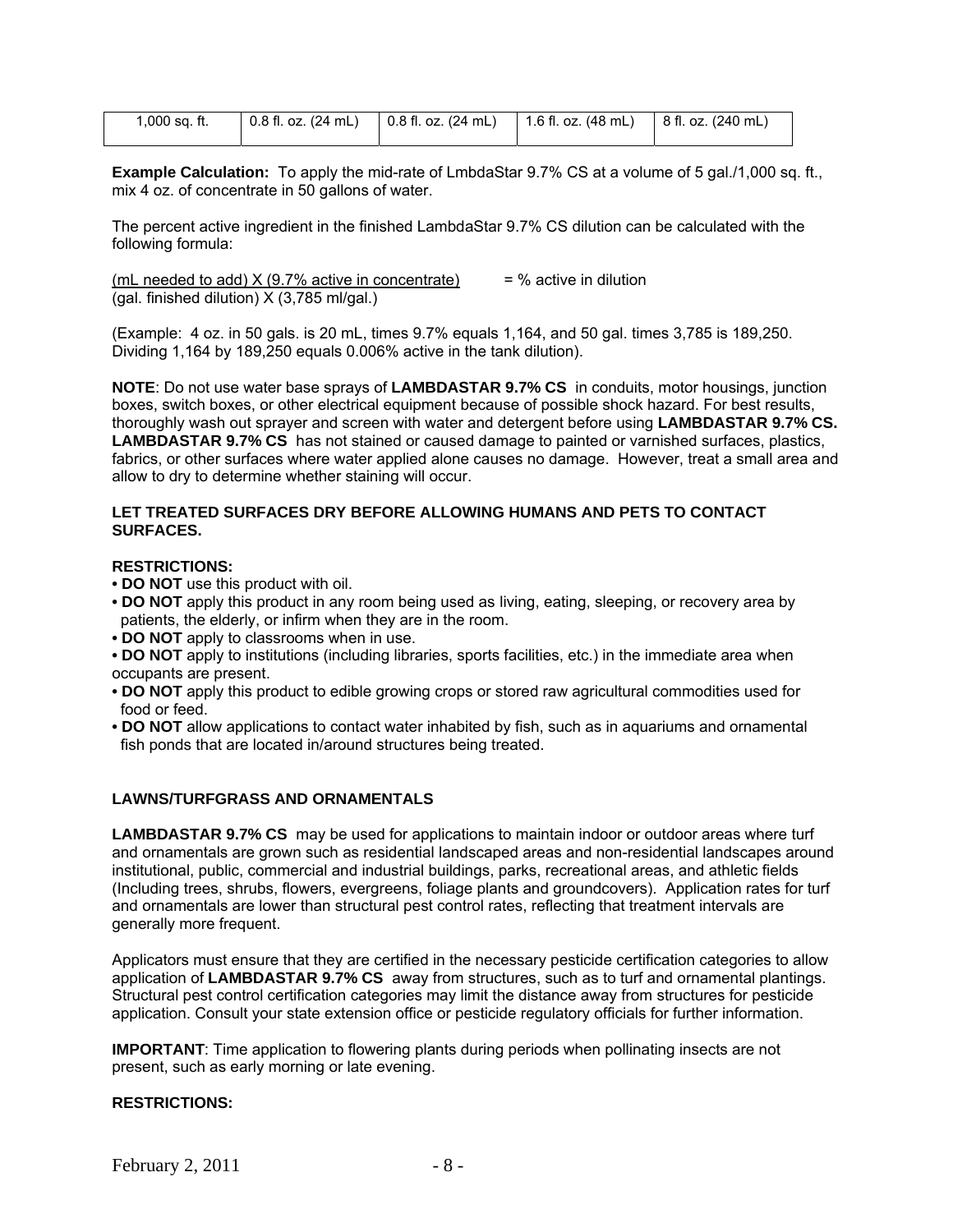- **DO NOT** apply this product through any type of irrigation system.
- **DO NOT** apply this product to edible crops.
- **DO NOT** apply this product by aerial application.
- Use of this pesticide adjacent to water may affect aquatic organisms. To protect these organisms, **DO NOT**apply this pesticide within 25 ft. of lakes, reservoirs, rivers, permanent streams, marshes or natural ponds, estuaries, and commercial fish farm ponds.
- **DO NOT** make outdoor broadcast applications to turf and ornamentals when wind speed is 15 mph or greater.
- In the state of New York, **DO NOT** apply within 100 ft. of coastal marshes or streams that drain into coastal marshes.

#### **Mixing Instructions**

**LAMBDASTAR 9.7% CS** is to be mixed with water and may be used in all types of standard application equipment. Fill applicator tank with the desired volume of water and add **LAMBDASTAR 9.7% CS** . It is suggested that the water be 5 - 7 pH. Adjust water pH with a buffering agent if necessary. Slowly add **LAMBDASTAR 9.7% CS** to applicator tank water with maximum agitation. Close and shake or reagitate applicator tank before use if application is interrupted. Make up only amount of treatment volume as required.

## **Tank Mixing**

**LAMBDASTAR 9.7% CS** may be tank mixed with other currently registered pesticides unless expressly prohibited by the product label. A small volume mixing test with the other products is recommended to ensure compatibility. If other chemicals are added to the applicator tank, **LAMBDASTAR 9.7% CS**  should be added last. Fill tank to desired volume and continue to agitate while making applications. If mixed with EC formulations, use within 24 hours.

Observe all restrictions and precautions which appear on the labels of these products.

#### **ORNAMENTAL INSECT PEST CONTROL**

**LAMBDASTAR 9.7% CS** is for use to control the pests listed in the table below in such areas as residential landscaped areas and landscaped areas around institutional, public, commercial and industrial buildings, parks, recreational areas, and athletic fields (including trees, shrubs, flowers, evergreens, foliage plants and groundcovers).

**NOTE:** While phytotoxicity testing has been carried out on a wide range of ornamental plants under various environmental conditions, and no phytotoxicity has been observed, certain cultivars may be sensitive to the final spray solution.

It is advised to prespray a selection of ornamental plants and observe them for 7-10 days prior to treating large areas if local use experience is unavailable. This is especially advisable if LambdaStar 9.7% CS is being mixed with another prosuct or ingredient besides water. [See **Tank Mixing** instructions].

#### **RESTRICTIONS:**

**• DO NOT** apply more than 0.36 lbs. of the a.i. (52.4 fl. ozs. of concentrate) per acre per year.

#### **TANK DILUTION RATES FOR ORNAMENTAL PESTS**

| <b>Pest</b>                                         | <b>Amount Of</b><br><b>LAMBDASTAR</b><br>9.7% CS | <b>Application Instructions</b>                                                                                                                 |
|-----------------------------------------------------|--------------------------------------------------|-------------------------------------------------------------------------------------------------------------------------------------------------|
| Ants (Including Imported fire<br>Ants)<br>Armyworms | $1.5 - 5$ fl. oz. per<br>100 gals.               | Application to ornamentals should be started<br>prior to the establishment of high insect pest<br>populations. Make reapplications as necessary |
| Azalea caterpillars<br>Aphids                       | or                                               | to keep pest populations under control, using<br>higher rates as pest pressure increases.                                                       |
| Bagworms                                            | 44 - 148 mL per                                  |                                                                                                                                                 |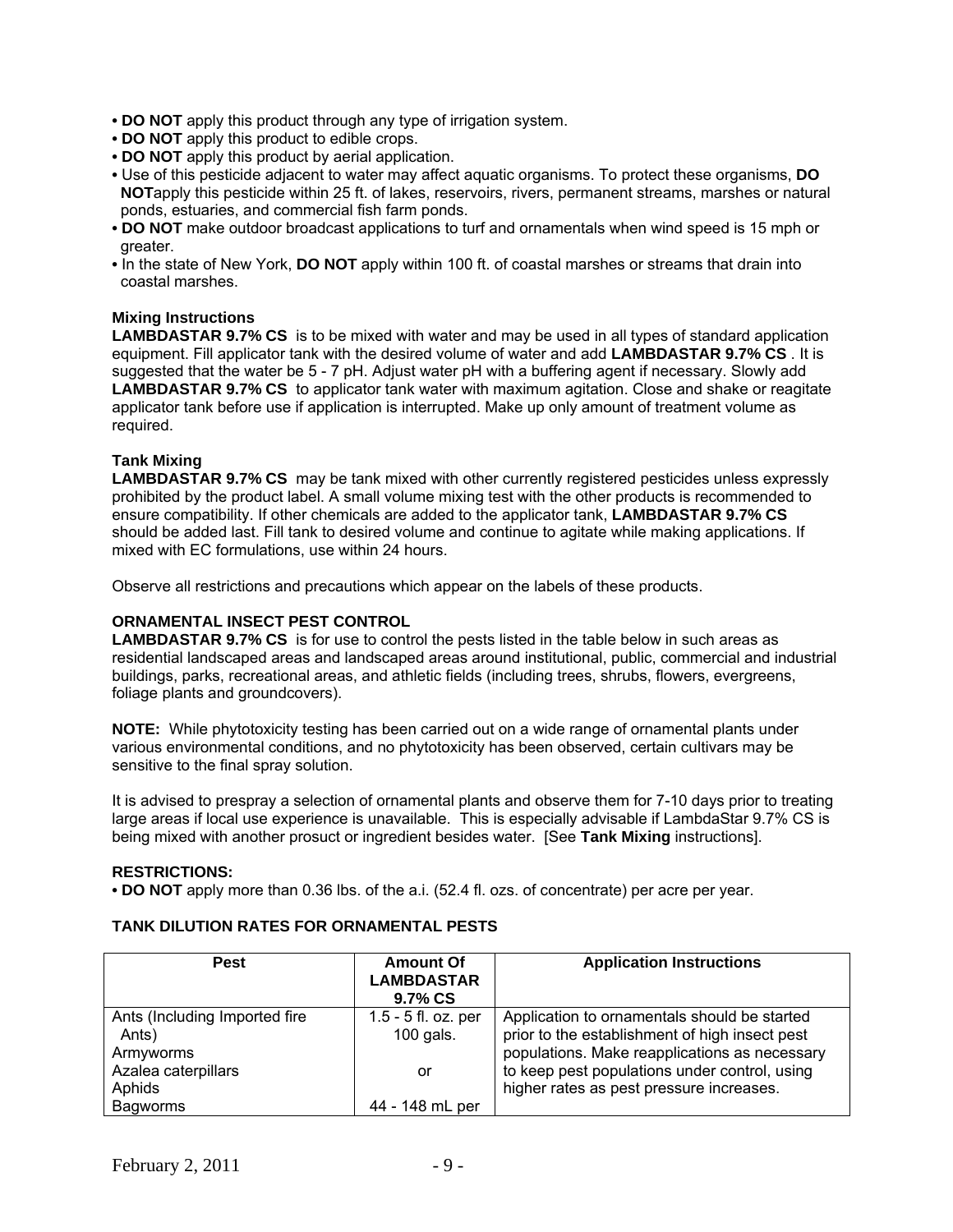| Black vine weevils (adult)      | 100 gals.         | Apply at 7-day intervals if retreatment is         |
|---------------------------------|-------------------|----------------------------------------------------|
| Boxelder bugs                   |                   | necessary. More frequent treatments should be      |
| <b>Budworms</b>                 |                   | limited to spot treatments. Be aware, as plants    |
| California oakworms             |                   | grow, new foliage will be unprotected until        |
| Cankerworms                     |                   | treated.                                           |
| Cockroaches                     |                   |                                                    |
| Crickets                        |                   | Good spray coverage is necessary to provide        |
| Cutworms                        |                   | the most effective level of control. Addition of a |
| Eastern tent caterpillars       |                   | spreader-sticker at recommended rates may          |
| Elm leaf beetles                |                   | enhance the control of insects on certain species  |
| European sawflies               |                   | of ornamentals having waxy, hard to wet foliage.   |
| Fall webworms                   |                   |                                                    |
| Flea beetles                    |                   | For spot treatments use 0.5 fl. oz.                |
| Forest tent caterpillars        |                   | <b>LAMBDASTAR 9.7% CS</b> per 1 - 2.5 gals. of     |
| Gypsy moth larvae               |                   | water.                                             |
| Japanese beetles (adults)       |                   |                                                    |
| June beetles (adults)           |                   | Consult your state university or local             |
| Lace bugs                       |                   | Cooperative Extension Service office for specific  |
| Leaf-feeding caterpillars       |                   | pest control application timing in your area.      |
| Leafhoppers                     |                   |                                                    |
| Leafminers (adults)             |                   | Scale: Thoroughly cover the plant with             |
| Leaf rollers                    |                   | <b>LAMBDASTAR 9.7% CS</b> spray, including         |
| Leaf skeletonizers              |                   | trunks, stems, twigs, and foliage for control of   |
| Midges                          |                   | scale insects (crawler stage).                     |
| Mosquitoes                      |                   |                                                    |
| Oleander moth larvae            |                   | Bagworm: Apply LAMBDASTAR 9.7% CS                  |
| Pillbugs                        |                   | when bagworm larvae begin to hatch. Spray          |
| Pine sawflies                   |                   | directly on the larvae. Application is the most    |
| Pine shoot beetles              |                   | effective when the larvae are young.               |
| Pinetip moths                   |                   |                                                    |
| Plant bugs                      |                   |                                                    |
| Root weevils                    |                   |                                                    |
| Sawflies                        |                   |                                                    |
| Scale insects (crawlers)        |                   |                                                    |
| <b>Spiders</b>                  |                   |                                                    |
| Spittlebugs                     |                   |                                                    |
| <b>Striped beetles</b>          |                   |                                                    |
| Striped oakworms                |                   |                                                    |
| Stink bug spp. (including Brown |                   |                                                    |
| Marmorated and Kudzu Bug)       |                   |                                                    |
| <b>Thrips</b>                   |                   |                                                    |
| Tip moths                       |                   |                                                    |
| Tussock moth larvae             |                   |                                                    |
| Wasps<br><b>Broadmites</b>      |                   |                                                    |
| Brown softscales                | 3 - 5 fl. oz. per |                                                    |
| California redscales (crawlers) | 100 gals          |                                                    |
| Clover mites                    | or                |                                                    |
| Mealybugs                       |                   |                                                    |
| Pineneedlescales (crawlers)     | 88 - 148 mL per   |                                                    |
| Spider mites                    | 100 gals.         |                                                    |
| Whiteflies                      |                   |                                                    |
|                                 |                   |                                                    |
|                                 |                   |                                                    |

# **LAMBDASTAR 9.7% CS Mixing Chart for Ornamental Insect Pest Control**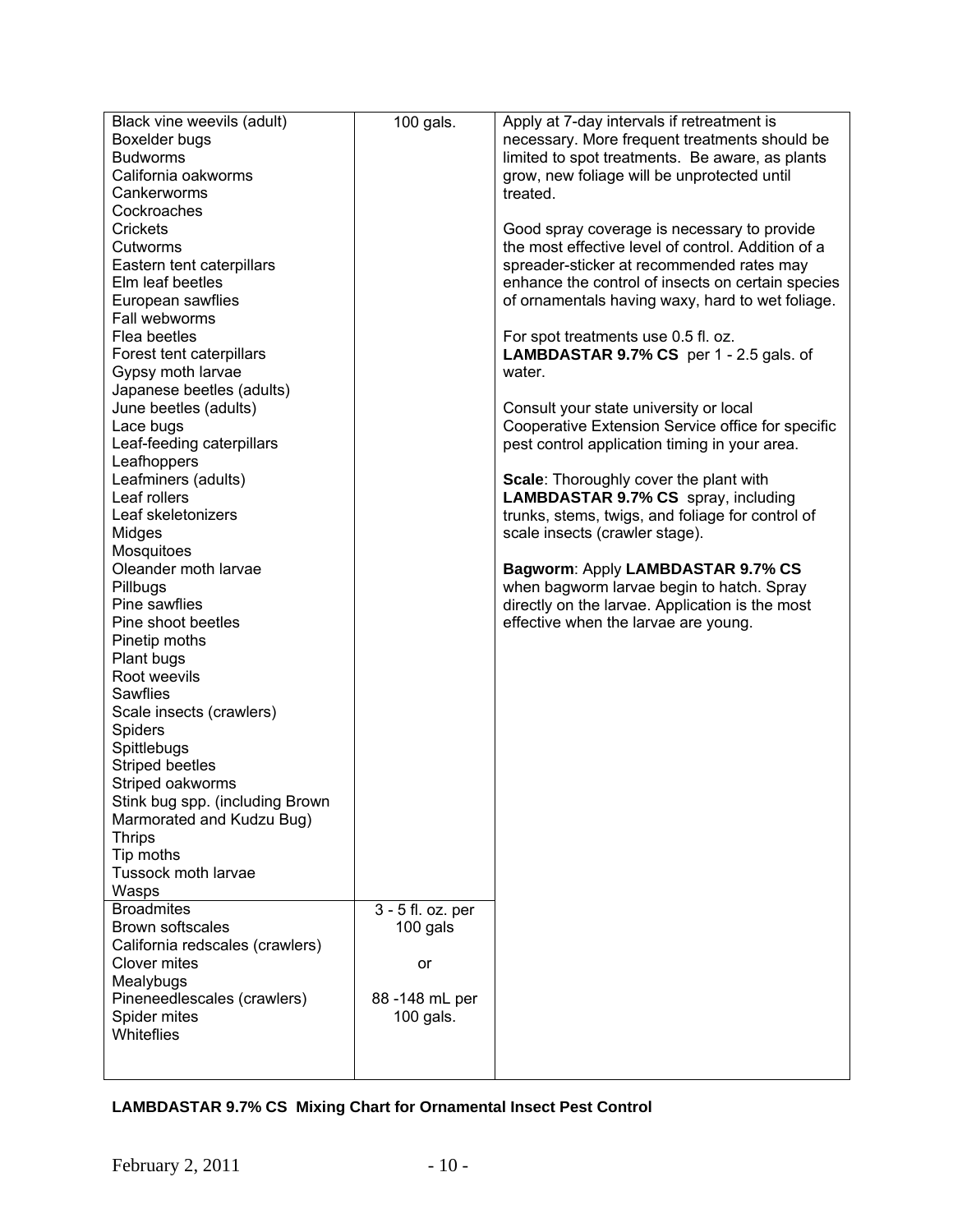# (**LAMBDASTAR 9.7% CS** to add per spray tank)

| Rate of<br><b>LAMBDASTAR</b><br>9.7% CS                                                                                                                                                                        | 25 Gals.  | <b>50 Gals.</b> | <b>100 Gals.</b> | <b>200 Gals.</b> | <b>300 Gals.</b> |
|----------------------------------------------------------------------------------------------------------------------------------------------------------------------------------------------------------------|-----------|-----------------|------------------|------------------|------------------|
| 1.5 oz. $^{-1}$                                                                                                                                                                                                | $0.4$ oz. | $0.8$ oz.       | $1.5$ oz.        | $3.0$ oz.        | $4.5$ oz.        |
| 3 oz. <sup>2</sup>                                                                                                                                                                                             | $0.8$ oz. | $1.5$ oz.       | $3.0$ oz.        | 6.0 oz.          | $9.0$ oz.        |
| 5 oz. <sup>3</sup>                                                                                                                                                                                             | $1.3$ oz. | $2.5$ oz.       | $5.0$ oz.        | 10.0 oz.         | 15.0 oz.         |
| $^1$ Equivalent to 3.5 mL per 1,000 sq. ft. (5 oz. per acre) when applied at 8 gal. per 1,000 sq. ft.<br>$^{2}$ Fquired at to 7 ml par 1,000 eq. ft. (10.07, par ears) when applied at 8 and par 1,000 eq. ft. |           |                 |                  |                  |                  |
|                                                                                                                                                                                                                |           |                 |                  |                  |                  |

 $^2$  Equivalent to 7 mL per 1,000 sq. ft. (10 oz. per acre) when applied at 8 gal. per 1,000 sq. ft.<br><sup>3</sup> Equivalent to 8 5 mL per 1,000 sq. ft. (14 ez. per acre) when applied at 8 gal. per 1,000 sq. f

<sup>3</sup> Equivalent to 9.5 mL per 1,000 sq. ft. (14 oz. per acre) when applied at 8 gal. per 1,000 sq. ft.

# **LAWN/TURFGRASS INSECT PEST CONTROL**

**LAMBDASTAR 9.7% CS** is for use to control the pests listed in the table below around such areas as residential, institutional, public, commercial and industrial buildings, parks, recreational areas and athletic fields.

#### **RESTRICTIONS:**

- **KEEP CHILDREN AND PETS OFF TREATED AREAS UNTIL SPRAY HAS DRIED FOLLOWING APPLICATION.**
- **DO NOT** apply when turfgrass is waterlogged or when soils are saturated with water (i.e. will not accept irrigation).
- **DO NOT** apply more than 0.36 lbs. of a.i. (52.4 fl. oz. of concentrate) per acre per year.

# **POWER SPRAY RATES FOR LAWN AND TURFGRASS PESTS**

| <b>Pest</b>                    | <b>Amount Of</b><br><b>LAMBDASTAR</b><br>9.7% CS * | <b>Application Instructions</b>                          |
|--------------------------------|----------------------------------------------------|----------------------------------------------------------|
| Ants (Including Imported Fire  | 3.4 - 7 mL per                                     | Application to turf should be started prior to the       |
| Ants)                          | 1,000 sq. ft.                                      | establishment of high insect pest populations and        |
| Armyworms                      |                                                    | significant turf damage. Make reapplications as          |
| Centipedes                     | or                                                 | necessary to keep pest populations under control,        |
| Crickets                       |                                                    | using higher rates as pest pressure increases.           |
| Cutworms                       | 5 -10 fl. oz. per                                  |                                                          |
| Earwigs                        | acre                                               | Apply at 7-day intervals if retreatment is necessary.    |
| Fleas (adult)                  |                                                    | More frequent treatments should be limited to            |
| Grasshoppers                   |                                                    | spot treatments.                                         |
| Japanese beetles (adult)       |                                                    |                                                          |
| Millipedes                     |                                                    | For spot treatments, use 0.5 fl. oz. of                  |
| <b>Mites</b>                   |                                                    | <b>LAMBDASTAR 9.7% CS</b> per 1 - 2.5 gals. of<br>water. |
| Mosquitoes (adult)<br>Pillbugs |                                                    |                                                          |
| Sod webworms                   |                                                    | Surface Insect Control (armyworm, cutworms,              |
| Sow bugs                       |                                                    | fleas, etc.): For best results, apply LAMBDASTAR         |
|                                |                                                    | 9.7% CS at recommended rates in 2 - 5 gals. of           |
| Stink bug spp. (including      |                                                    | water per 1,000 sq. ft. The use of a spreader-           |
| Brown Marmorated and           |                                                    | sticker may be useful if high rainfall amounts are       |
| Kudzu Bug)                     |                                                    | forecast, otherwise the addition of adjuvants is not     |
|                                |                                                    | necessary under normal conditions for surface            |
| Ticks (including species which |                                                    | insect control in turf. Delay watering or mowing for     |
| transmit Lyme disease)         |                                                    | 12 - 24 hours for optimum control of surface-            |
| Bluegrass billbugs (adult)     | 7 mL per 1,000                                     | feeding insect pests.                                    |
| <b>Black turfgrass</b>         | sq. ft                                             |                                                          |
| ataenius (adult)               |                                                    | Thatch Inhabiting Insect Control (chinch bugs,           |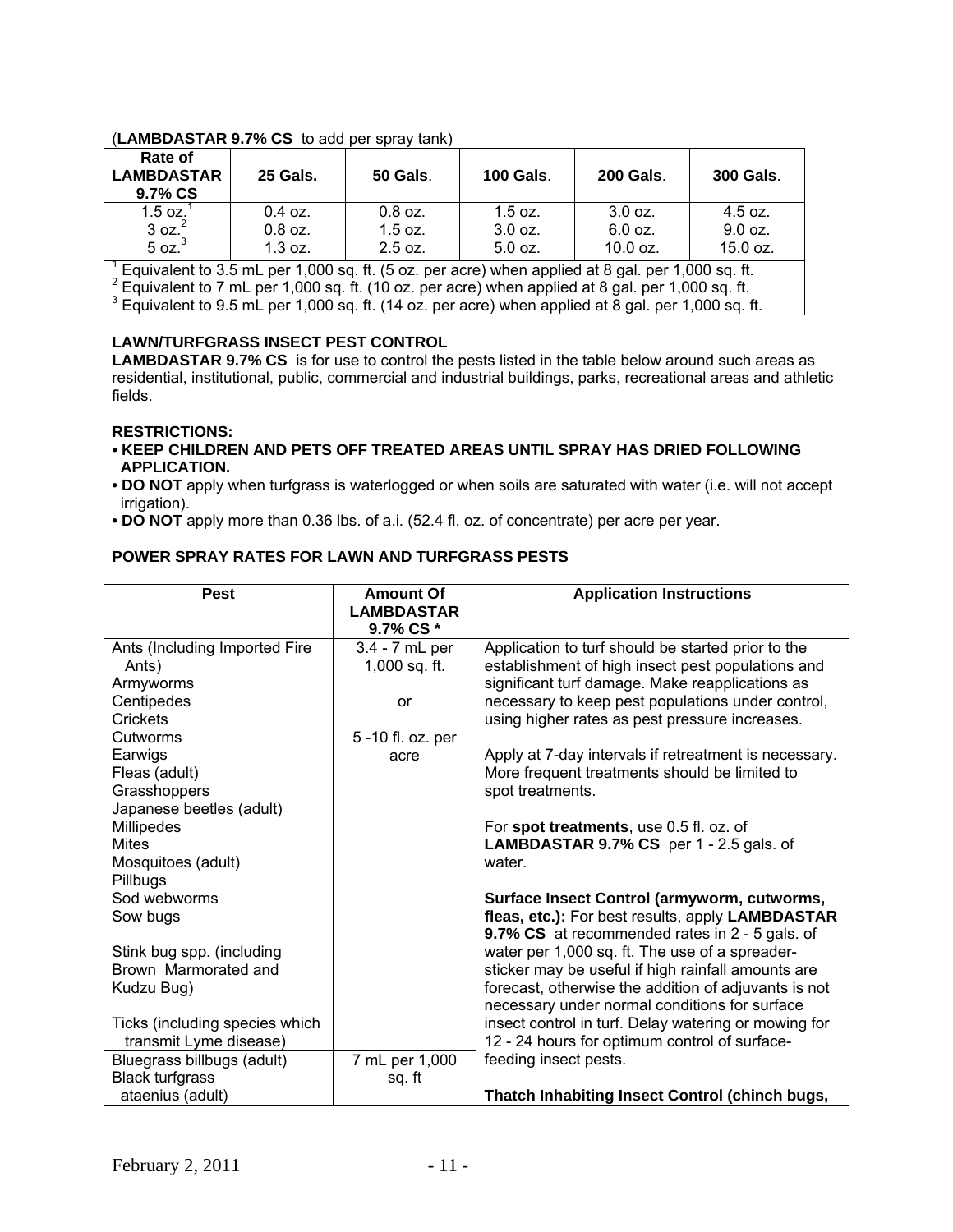| Chiggers                                                                                                                                                                                        | or                  | billbugs, etc.): For best results, apply                                  |  |  |  |  |
|-------------------------------------------------------------------------------------------------------------------------------------------------------------------------------------------------|---------------------|---------------------------------------------------------------------------|--|--|--|--|
| Fleas (adult)                                                                                                                                                                                   |                     | <b>LAMBDASTAR 9.7% CS</b> at recommended rates                            |  |  |  |  |
| Grubs (suppression)                                                                                                                                                                             | 10 fl. oz. per acre | in 2 - 10 gals. of water per 1,000 sq. ft. The use of                     |  |  |  |  |
| Hyperodes weevils (adult)                                                                                                                                                                       |                     | a nonionic wetting agent, penetrant or similar                            |  |  |  |  |
| Mole crickets                                                                                                                                                                                   |                     | adjuvant is recommended at label rates. Lightly                           |  |  |  |  |
| (nymphs and young adults)                                                                                                                                                                       |                     | irrigate after application with up to 1/2 inch of water                   |  |  |  |  |
| Mole Crickets <sup>1</sup> (mature adults)                                                                                                                                                      | 14 mL per 1,000     | to move the LAMBDASTAR 9.7% CS into the                                   |  |  |  |  |
| Chinch Bugs <sup>1</sup>                                                                                                                                                                        | sq. ft.             | thatch layer. If irrigation is not available, then use                    |  |  |  |  |
|                                                                                                                                                                                                 |                     | high water application rates for optimum results.                         |  |  |  |  |
|                                                                                                                                                                                                 | or                  |                                                                           |  |  |  |  |
|                                                                                                                                                                                                 |                     | <b>Subsurface Insect Control (mole crickets,</b>                          |  |  |  |  |
|                                                                                                                                                                                                 | 20 fl. oz. per acre | grubs, etc.): For best results, apply                                     |  |  |  |  |
|                                                                                                                                                                                                 |                     | <b>LAMBDASTAR 9.7% CS</b> at recommended rates                            |  |  |  |  |
|                                                                                                                                                                                                 |                     | in 4 - 10 gals. of water per 1,000 sq. ft. The use of                     |  |  |  |  |
|                                                                                                                                                                                                 |                     | a nonionic wetting agent, penetrant or similar                            |  |  |  |  |
|                                                                                                                                                                                                 |                     | adjuvant is strongly recommended following label                          |  |  |  |  |
|                                                                                                                                                                                                 |                     | rates. Use the highest water application rates                            |  |  |  |  |
|                                                                                                                                                                                                 |                     | possible with your sprayer. Apply LAMBDASTAR                              |  |  |  |  |
|                                                                                                                                                                                                 |                     | 9.7% CS to turf wet with dew, rain or irrigation.                         |  |  |  |  |
|                                                                                                                                                                                                 |                     | Water-in immediately after application with $\frac{1}{4}$ - $\frac{1}{2}$ |  |  |  |  |
|                                                                                                                                                                                                 |                     |                                                                           |  |  |  |  |
|                                                                                                                                                                                                 |                     | inch of water for optimum results.                                        |  |  |  |  |
|                                                                                                                                                                                                 |                     | <b>Fire Ant Control:</b> Treat individual mounds with a                   |  |  |  |  |
|                                                                                                                                                                                                 |                     | drench application using a watering can. Use 0.5 fl.                      |  |  |  |  |
|                                                                                                                                                                                                 |                     | oz. of LAMBDASTAR 9.7% CS per 2.5 gals. of                                |  |  |  |  |
|                                                                                                                                                                                                 |                     | water. Thoroughly soak each mound and a 3 ft.                             |  |  |  |  |
|                                                                                                                                                                                                 |                     | diameter circle around each mound. Gently apply                           |  |  |  |  |
|                                                                                                                                                                                                 |                     | the mixture to avoid disturbing the mound.                                |  |  |  |  |
|                                                                                                                                                                                                 |                     | Disturbing the mound may cause the ants to                                |  |  |  |  |
|                                                                                                                                                                                                 |                     | migrate and reduce the effectiveness of the                               |  |  |  |  |
|                                                                                                                                                                                                 |                     | treatment. For best results, apply in early morning                       |  |  |  |  |
|                                                                                                                                                                                                 |                     | or late evening hours. Applications can be made on                        |  |  |  |  |
|                                                                                                                                                                                                 |                     | a monthly basis to maintain protection of treated                         |  |  |  |  |
|                                                                                                                                                                                                 |                     | areas.                                                                    |  |  |  |  |
|                                                                                                                                                                                                 |                     |                                                                           |  |  |  |  |
|                                                                                                                                                                                                 |                     | Mosquito Control: Apply as a general spray                                |  |  |  |  |
|                                                                                                                                                                                                 |                     | around landscape plantings, turf, and building                            |  |  |  |  |
|                                                                                                                                                                                                 |                     | foundations to control mosquitoes. For best results,                      |  |  |  |  |
|                                                                                                                                                                                                 |                     | apply LAMBDASTAR 9.7% CS at recommended                                   |  |  |  |  |
|                                                                                                                                                                                                 |                     | rates in 2 - 5 gals. of water per 1,000 sq. ft. Higher                    |  |  |  |  |
|                                                                                                                                                                                                 |                     |                                                                           |  |  |  |  |
|                                                                                                                                                                                                 |                     | volumes applied result in better coverage and will                        |  |  |  |  |
|                                                                                                                                                                                                 |                     | improve control.                                                          |  |  |  |  |
| Not for use on mature adult mole crickets and chinch bugs in New York state.<br>* Example: To treat the listed turf pests at the 7 mL per 1,000 sq. ft. rate, determine the gallons of dilution |                     |                                                                           |  |  |  |  |
| a 4.000 and the probability and property that the first continuous and 000 and the distinct that the Truel                                                                                      |                     |                                                                           |  |  |  |  |

per 1,000 sq. ft. needed to adequately cover the turf. At a 5 gallon per 1,000 sq. ft. dilution, take the 7 mL and divide it by the 5 (gallon) to get 1.4 mL to be added per gallon. For a 50 gallon tank, therefore, this would be 1.4 mL  $X$  50 = 70 mL (or 2.5 oz.) in 50 gallons of water.

## **LAMBDASTAR 9.7% CS Mixing Chart for Turf Insect Pest Control**

# **(LAMBDASTAR 9.7% CS** to add per 100 gal. spray tank)

| Rate of                      | Application Rate Per 1,000 Square Feet of Turf |         |         |           |           |  |
|------------------------------|------------------------------------------------|---------|---------|-----------|-----------|--|
| <b>LAMBDASTAR</b><br>9.7% CS | 2 gal.                                         | 4 gal.  | 6 gal.  | 8 gal.    | 10 gal.   |  |
| 5 oz. per acre               | 5.7 oz.                                        | 2.9 oz. | 1.9 oz. | $1.4$ oz. | $1.2$ oz. |  |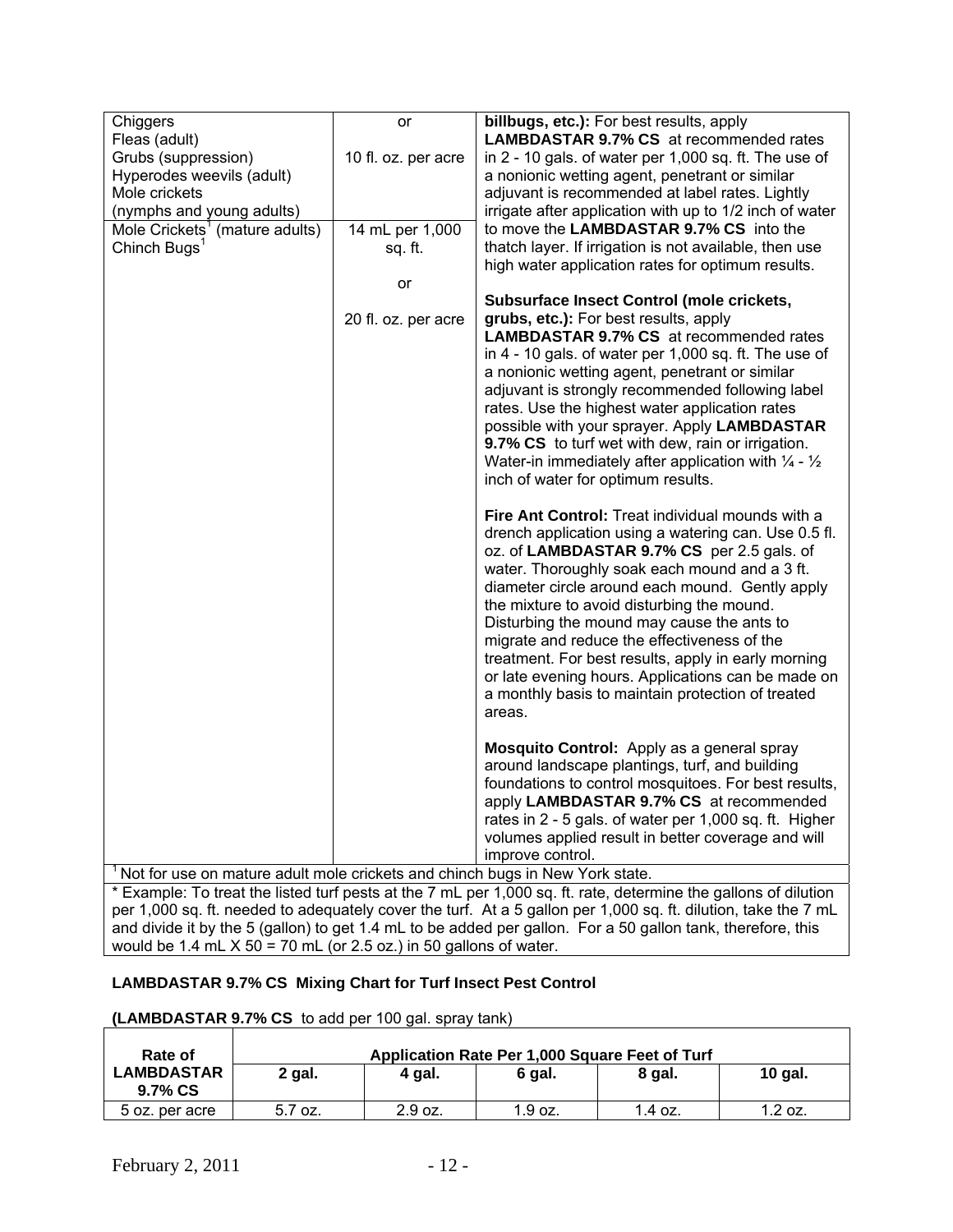| 10 oz. per acre                                                      | 11.5 oz. | 5.7 oz.  | 3.8 oz.  | 2.9 oz. | 2.3 oz. |  |  |  |
|----------------------------------------------------------------------|----------|----------|----------|---------|---------|--|--|--|
| 20 oz. per acre                                                      | 23.0 oz. | 11.5 oz. | $-7$ oz. | 5.7 oz. | 4.6 oz  |  |  |  |
| Conversion Rate: 1 fluid ounce (fl. oz.) equals 29 milliliters (mL). |          |          |          |         |         |  |  |  |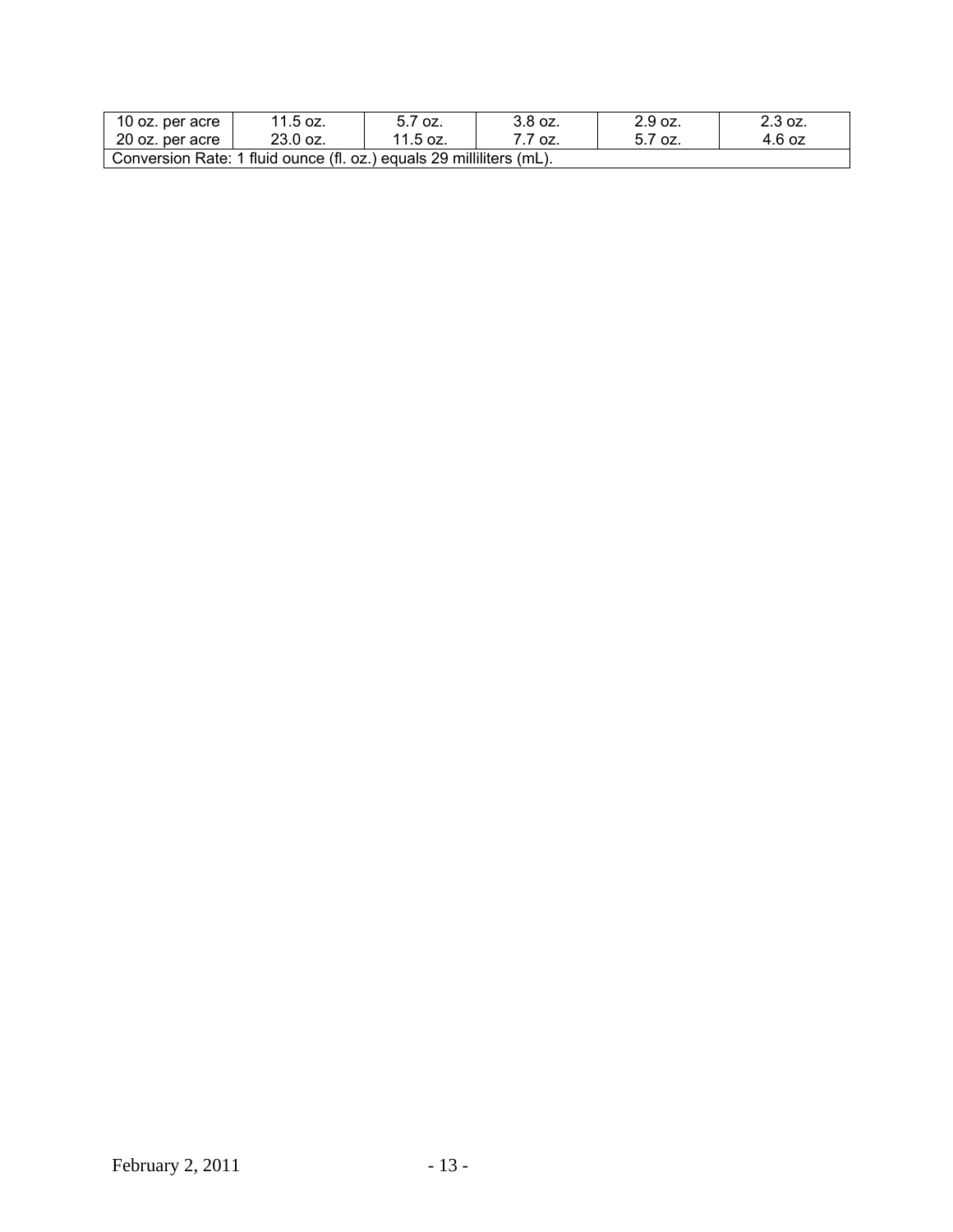# **STORAGE AND DISPOSAL**

**Prohibitions:** Do not contaminate water, food, or feed by storage or disposal. Open dumping is prohibited. Do not reuse empty container.

**Storage:** Keep container closed when not in use. Do not store near food or feed. Shake well before use. Protect from freezing. In case of spill or leak on floor or paved surfaces, soak up with sand, earth, or synthetic absorbent. Remove to chemical waste storage area until proper disposal can be made.

**Pesticide Disposal:** Pesticide wastes are toxic. Improper disposal of excess pesticide, spray mixture, or rinsate is a violation of Federal law. If these wastes cannot be disposed of by use according to label instructions, contact your State Pesticide or Environmental Control Agency, or the Hazardous Waste representative of the nearest EPA Regional Office for guidance.

**Container Disposal:** *For Containers equal to or less than 5 Gallons* : Nonrefillable container. Do not reuse or refill this container. Clean container promptly after emptying. Triple rinse as follows: Empty the remaining contents into application equipment or a mix tank and drain for 10 seconds after the flow begins to drip. Fill the container ¼ full with water and recap. Shake for 10 seconds. Pour rinsate into application equipment or a mix tank or store rinsate for later use or disposal. Drain for 10 seconds after the flow begins to drip. Repeat this procedure two more times. Offer for recycling if available, or puncture and dispose of in a sanitary landfill, or by incineration, or by other procedures allowed by state and local authorities. *For Containers greater than 5 Gallons:* Nonrefillable container. Do not reuse or refill this container. Clean container promptly after emptying. Triple rinse as follows: Empty the remaining contents into application equipment or a mix tank. Fill the container 1/4 full with water. Replace and tighten closures. Tip container on its side and roll it back and forth, ensuring at least one complete revolution, for 30 seconds. Stand the container on its end and tip it back and forth several times. Turn the container over onton its other end and tip it back and forth several times. Empty the rinsate into application equipment or a mix tank or store rinsate for later use or disposal. Repeat this procedure two more times. Offer for recycling if available, or puncture and dispose of in a sanitary landfill or by incineration. Do not burn unless allowed by state and local ordinances. CONTAINER IS NOT SAFE FOR FOOD, FEED, OR DRINKING WATER.

# **CONDITIONS OF SALE AND LIMITATION OF WARRANTY AND LIABILITY**

 NOTICE: Read the entire Directions for Use and Conditions of Sale and Limitation of Warranty and Liability before buying or using this product. If the terms are not acceptable, return the product at once, unopened, and the purchase price will be refunded.

The Directions for Use of this product must be followed carefully. It is impossible to eliminate all risks inherently associated with the use of this product. Crop injury, ineffectiveness or other unintended consequences may result because of such factors as manner of use or application, weather or crop conditions, presence of other materials or other influencing factors in the use of the product, which are beyond the control of LG INTERNATIONAL (AMERICA) INC. or Seller. To the extent consistent with applicable law all such risks shall be assumed by Buyer and User, and Buyer and User agree to hold LG INTERNATIONAL (AMERICA) INC. and Seller harmless for any claims relating to such factors.

LG INTERNATIONAL (AMERICA) INC. warrants that this product conforms to the chemical description on the label and is reasonably fit for the purposes stated in the Directions for Use, subject to the inherent risks referred to above, when used in accordance with directions under normal use conditions. This warranty does not extend to the use of the product contrary to label instructions, or under abnormal conditions or under conditions not reasonably foreseeable to or beyond the control of Seller or LG INTERNATIONAL (AMERICA) INC., and Buyer and User assume the risk of any such use. To the extent consistent with applicable law LG INTERNATIONAL (AMERICA) INC. MAKES NO WARRANTIES OF MERCHANTABILITY OR OF FITNESS FOR A PARTICULAR PURPOSE NOR ANY OTHER EXPRESS OR IMPLIED WARRANTY EXCEPT AS STATED ABOVE. To the extent consistent with applicable law LG INTERNATIONAL (AMERICA) INC. or seller shall not be liable for any incidental, consequential or